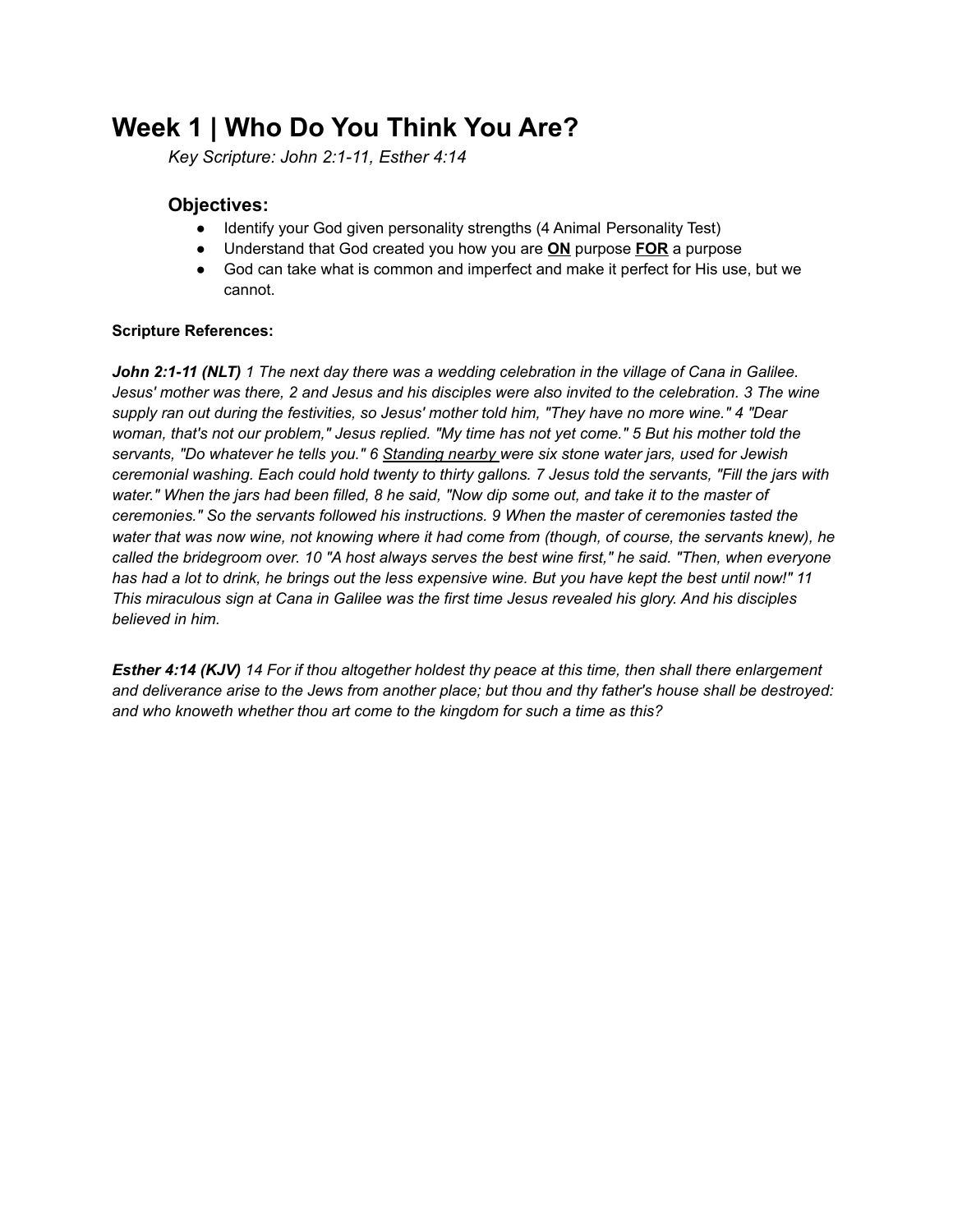#### **Who do you think you are?**

Maybe you've asked or been asked this question with an angry tone, but tonight we're asking ourselves the question nicely. Do you know who you are? Are you comfortable with who you are? What would you change about yourself if you could (think personality). Do you know people that you wish you were more like? Do you know people who you wished were more like you?

## **Let's do a quick personality survey that will explain everything you've ever wondered about yourself!**

Not really, but it may be an interesting experience anyway.

Pass out the surveys and explain how it works. Give a reasonable time limit (i.e. 5 minutes). Once everyone is done, help everyone plot their results if need be. Plot each person's dominant animal so that you can see the mixture of animals within your group (this will be useful next week). Take the time to read or let someone read what each animal personality means.

### **How were your results the same or different from what you expected?**

## **Which is the best Animal (personality) and why?**

Find out which animal personalities are the best to the group. Ask why they believe that personality to be the best. Is it the personality that they are or the one they wish they were.

For the next 8 weeks, we're going to be looking at not only our own personalities, but we will also explore the personality of Jesus. The gospels give us glimpses of Jesus as he interacted with people around him. Every encounter, every reaction, and every word spoken was intentional. If you look closely and prayerfully, God will reveal truth to you in the most seemingly random occurrence.

Tonight we will look at one sentence in John's account of Jesus' first miracle.

## **Read: John 2:1-11**

Weddings were a big deal in Jesus' culture. We don't know a lot about the bride, groom, family, status of family. We know that they were friends of Mary and Jesus. We know that the celebration had been going on a little while. We know that they were out of wine, and this was a big deal. To run out of wine at a wedding feast was a major cultural faux pas. It would've spoiled the celebration and been a mark on the new couple that would've lasted a long time. It would've been taken as a sign that the newly wed's marriage was also headed for disaster.

Jesus is attending the wedding as a friend of the family, not a celebrity. He hasn't begun his ministry yet. Mary approaches Jesus discretely because it is her goal to save the family embarrassment.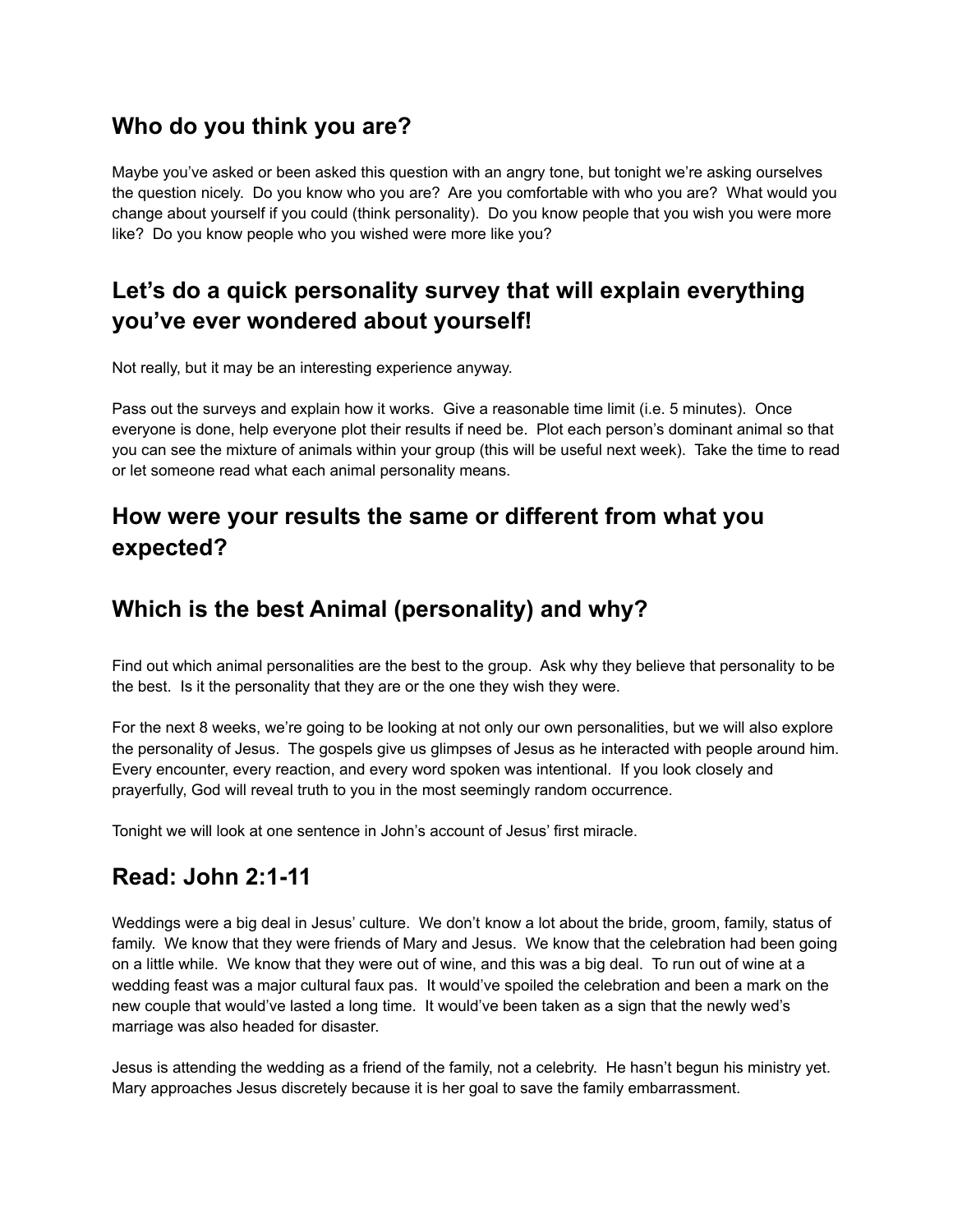Once the request is made and Jesus agrees to help (although he says it's not yet time), Mary tells the servants to "do whatever he tells you to do."

It's at this point that Jesus probably looks over against a wall and sees six water pots that were used for ceremonial cleansing. Verse 6 sats that there were 6 water pots standing nearby. That's a nice formal term for small bathtubs. They were for washing. Whether it was washing feet or hands or whatever (does it matter?) is beside the point. Each pot held approximately 20-30 gallons. Jesus told the servants to go and fill the pots with water.

The servants obeyed. They didn't ask out loud, but maybe they were wondering why Jesus wanted water. Maybe he misunderstood the request. Maybe he didn't understand how wine was made. It took time. Grapes had to be harvested and pressed. There was a fermenting process. Nonetheless, the servants obeyed zealously and filled the pots all the way to the brim and brought them to Jesus.

Once the servants got back with the full water pots, Jesus dipped his finger in each pot...nope...he waved his hand...nope...he dipped his hair...gross...he told a servant to dip some out and take it to the master of ceremonies. Once the master of ceremonies tasted the wine, he declared it to be the best of the night.

Jesus performed his first miracle by using what was on hand. He didn't send servants to find special water. He didn't create the water. He used the ceremonial water pots. They were just sitting there. They were available. Probably the last thing anyone would've thought to use. It was significant that there were 6 pots. Six is the biblical number of man. Fittingly enough, it's also the number of imperfection.

One thing that sets this miracle apart from Jesus' future miracles was the fact that he didn't speak to the water. He didn't touch it. He didn't really do anything to it. He did tell the servant to dip some out. I imagine the servant looked down into the water and wondered how he was going to explain to the master of ceremonies why he was bringing a ladle full of water that came from the foot bath by the door. That's right, the wine wasn't wine until the servant gave the "water" to the master of ceremonies.

So this was Jesus' first miracle, but it was also one of his very few unpublished miracles. The only people to even know that the miracle happened were Mary, the disciples, and the servants. Jesus quietly took six ceremonial cleansing water pots and turned it into wine. A lot of wine. Wine that would not only serve all of the wedding party, but everyone in the village for months or maybe years to come (back then wedding feasts were open to the entire village - not just friends and family).

So how does this relate to a personality test?

Jesus found six water pots. Six represents man and imperfection. They were ceremonial cleansing pots, which represented the old covenant (the law). He took those and changed them into wine. Wine represents the new covenant, the blood.

We are, in a sense, water pots that were just standing by. Jesus performed his first miracle quietly using the servants. The servants and disciples were the ones who experienced the true nature of the miracle.

# **Who are you in this story? Are you the servants? Are you the water pots? Are you the wine? Why?**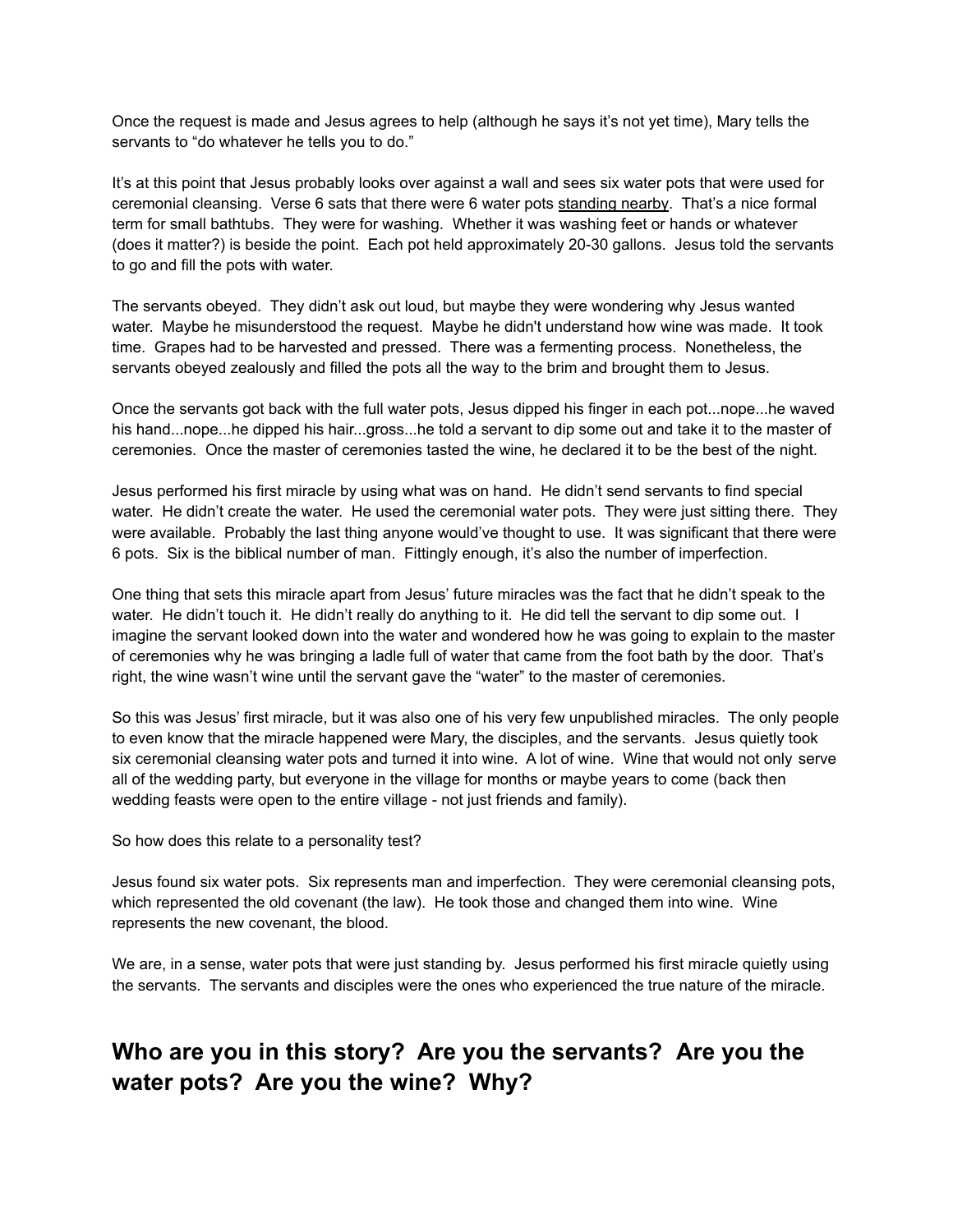What they wanted was wine, but Jesus sent them after water. He's not looking for you to bring wine, rather bring what you are, who you are, and he will perfect you.

Paul has planted and Apollos watered, there is no increase till God gives it.

When you look at yourself or your personality, you may only see dirty water or a dirty, common, imperfect vessel. You may feel that you have to provide the grapes, or take the grapes and make the wine, but all of these views are missing the part Jesus played.

#### Why so much wine at the end of the wedding?

Weddings held large gatherings. The entire village was invited. No one was refused. Even in a small place like Cana of Galilee, there were plenty of people who would drink the wine Jesus was serving. Also, wine could be stored. It would continue to supply the bride and groom and their guests for years to come.

**The moral**: You are who you are. All Jesus is looking for is you to present yourself as you are - imperfect. Whatever you are now can be made into something that will serve the people around you once Jesus takes what you offer and converts it for his use. You have strengths and weaknesses. Let your weaknesses be made perfect in His strength through the strengths of those around you.

**Esther 4:14 (KJV)** 14 For if thou altogether holdest thy peace at this time, then shall there enlargement and deliverance arise to the Jews from another place; but thou and thy father's house shall be destroyed: *and who knoweth whether thou art come to the kingdom for such a time as this?*

### **In what ways are your personality characteristics a strength? A weakness?**

# **In what ways does God use your personality characteristics for the Kingdom (i.e. spreading the gospel, serving people, encouraging people, teaching, discipling, etc)?**

**Until Next Week** | Pay attention to your personality; make a note of your positive and/or negative versions of your strength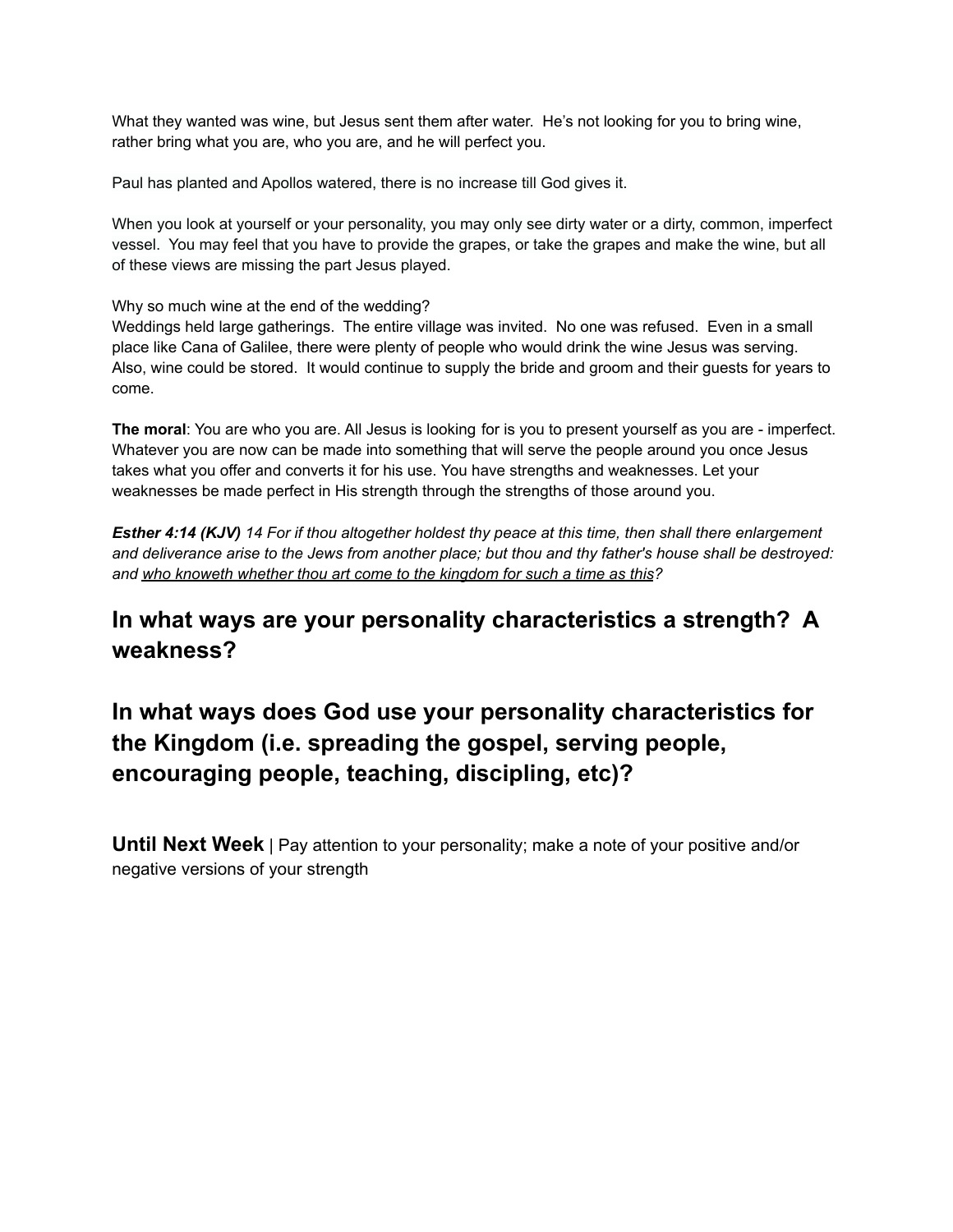# **Appendix**

#### **4 Animal Personality Test** | John Trent

#### *Read the full article here*:

<https://www.focusonthefamily.com/marriage/4-animals-personality-test/>

The 4 Animal Personality Test was created to give people a picture of their unique, God given strengths. Unlike many personality tests, it was created to be accurate and easy to read and something someone could take in just three to five minutes.

This survey has only four boxes — an L box, an O box, a G box and a B box. In each box, there are only 14 words or short phrases, and then below those words, there is one phrase. To complete this survey, think about how you naturally react to situations in your everyday life*.* Many of us tend to be one personality type when we're at home and someone very different when we're at work.

For now, however, focus on identifying your strengths *outside of work*. Read through all four boxes (the L, O, G and B boxes) and *circle* every word and phrase in each box that describes who you are as a person. There are 14 words or phrases and one statement in each box, or 15 possible responses in each box. After you've gone through all the boxes, circling words that apply to you, count the total number for each box and double the total. Write the doubled total in the box that corresponds to each animal. Finally, you can plot the total from each box on the graph below to see a picture of your unique, God-given strengths.

#### **A "Living" Picture of Your Strengths**

While most personality tools use words to describe people, I've often seen people resist the labels they're given or not understand the words that categorize them. So I decided to use a different approach to help people step toward the description of who they are. Since most people love and are very familiar with the way certain animals act, I developed this personality-assessment tool using animals. If you scored high or tied on more than one scale (for example, the Lion and the Otter tied as your highest scores), carefully read *both* descriptions that apply to you. Remember that we're a blend of all four of these basic personality types, with a few of us being purebreds. And know, too, that while this instrument can give you a valid picture of who you are today, that picture can change over time as you grow, mature and go through different life experiences.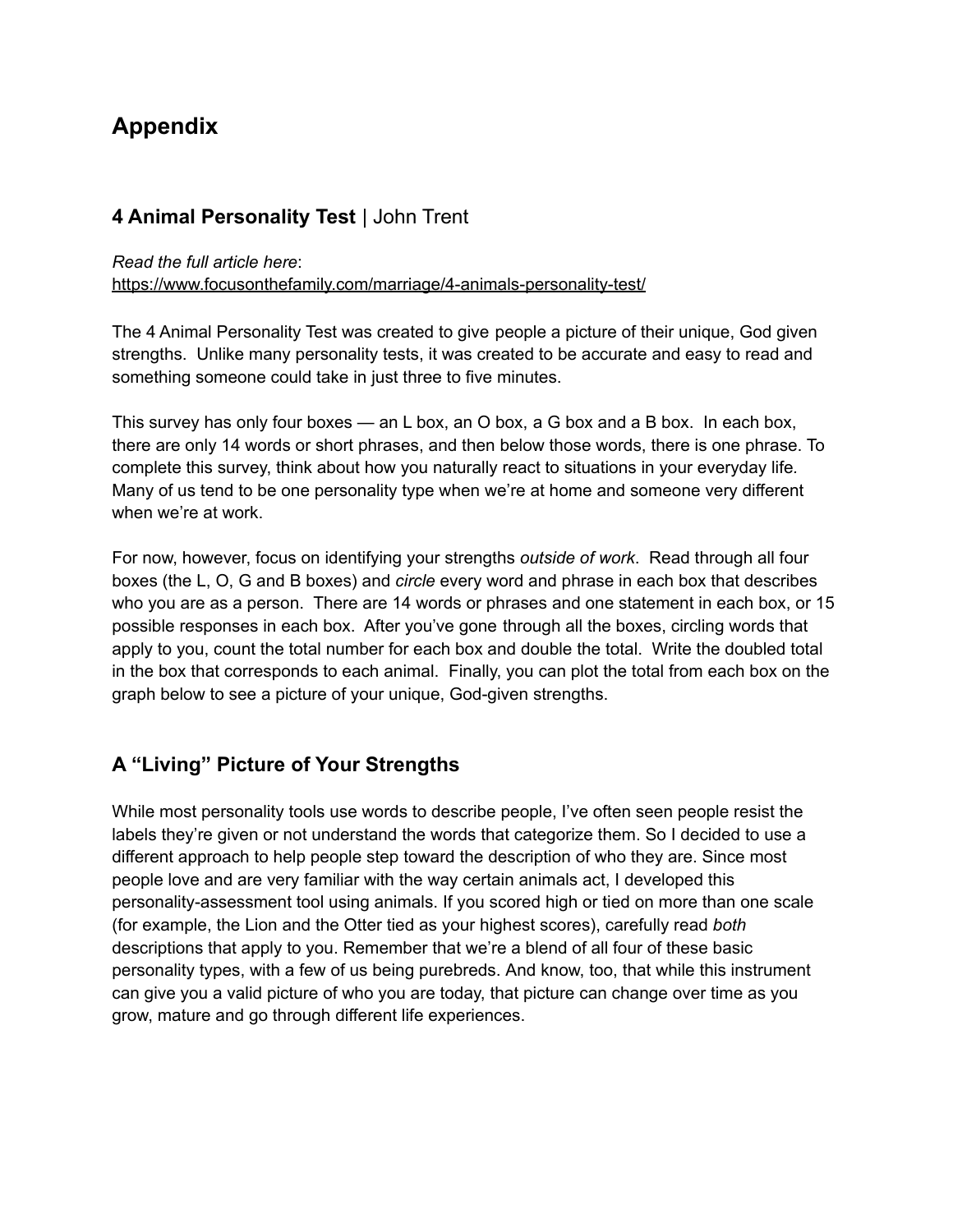## **The Lion ||**

Those who scored highest on the Lion scale have personality strengths that motivate them to naturally take charge and be assertive. They love taking the lead and generally know which way they want to go. That natural ability and confidence to move toward a goal or objective is a great strength for Lions. They're naturally competitive and often self-starters. They don't mind challenges. At work, they often end up as the boss or in a position that lets them jump in and be actively involved in directing activity around them.

Lions want to do things "now!" and hate to waste time when they could be getting something else done. This means they generally want to make decisions quickly, with or without all the facts. Or they want to solve a problem "now" — even if it's 11 o'clock at night!

Lions are fast-paced, competitive and goal-driven. That often means they look at questions from others (particularly from Beavers, who love to ask clarifying questions) as slowing them down, not aiding or helping them. And in everyday conversation, they most often don't want to hear every detail of someone's day — just the high points.

These are all strengths, but as you'll see with Lions, Otters, Golden Retrievers and Beavers, each person's core personality strengths, if pushed to an extreme, can become their biggest weaknesses in relationships (at home or at work).

Lions, particularly under pressure, can be so decisive that they struggle with slowing down to listen to or seek input from others before making a decision. They're often so driven to push forward and get something done, they can communicate by their actions or nonverbal communication that a task is more important than people, or others' feelings. Again, under pressure, if they feel their time is being wasted or a decision is being blocked, they can be impatient, argumentative or even pushy.

Lions are great people and great spouses. They can accomplish much for the Lord and their families and raise great kids. So, if almighty God has given you a Lion to do life with, look forward to accomplishing great things together.

When a Lion gains the wisdom to slow down and seek to include others — proactively asking for their input and valuing their questions and insights — he or she will become a great leader as well. A wise Lion will take the time to really "see" the strengths of the people God has placed in his or her life.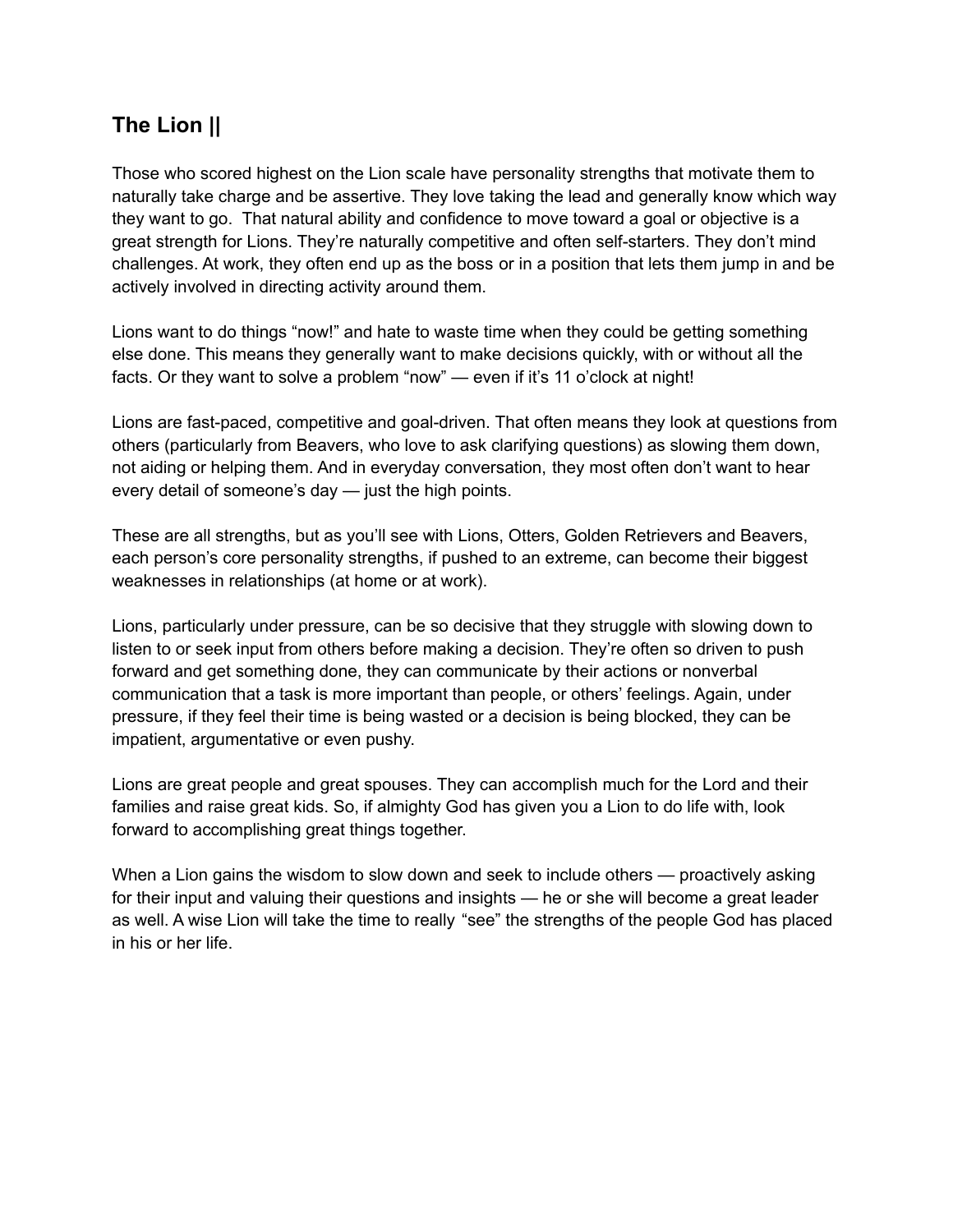## **The Otter ||**

Otters are fun-loving, enthusiastic, playful and encouraging. They love people and *love* to talk. That's one reason why they know hundreds of people *but don't know anyone's name*! Otters purebred Otters, in particular — don't focus on details, like names. But they're so naturally friendly and engaging, they can form friendship bonds quickly with others and often end up being the center of attention.

They're creative and full of energy, enthusiasm and life. For example, Otters love *starting* things. Sometimes that means they don't finish everything they start, but not finishing something doesn't bother them the way it does other personalities (like Beavers). Otters have a great time getting things launched.

Overall, Otters are optimistic and can see the potential in ideas they take to heart. But often they don't see the risks associated with those ideas — which means they don't always take time to read instructions (or a prospectus before investing!). Otters lead with their hearts and are excitable. They often use lots of words, energy and gestures when communicating. Take all those great characteristics and push them to an extreme, and Otters can come across as unorganized or too fun-loving. Others may believe they're not serious enough when it comes to important discussions or challenges, or that they're insensitive about not meeting deadlines that affect others.

Otters love people, but again, if their strengths are pushed to an extreme, then under pressure an Otter can become a people pleaser in a way that can put a real strain on a marriage or important relationships. Otters under pressure may say yes to everyone in order to be liked but not realize the impact their people pleasing may have on their loved ones, particularly when there's no time or energy left for their spouse or family after working so hard to please others. All in all, Otters are great to have on a team or in a marriage or family, with all their creativity, optimism, energy and life. But wise Otters know how crucial it is to value people around them who are great at following through, being sensitive and setting a clear path (like Lions, Beavers or Golden Retrievers).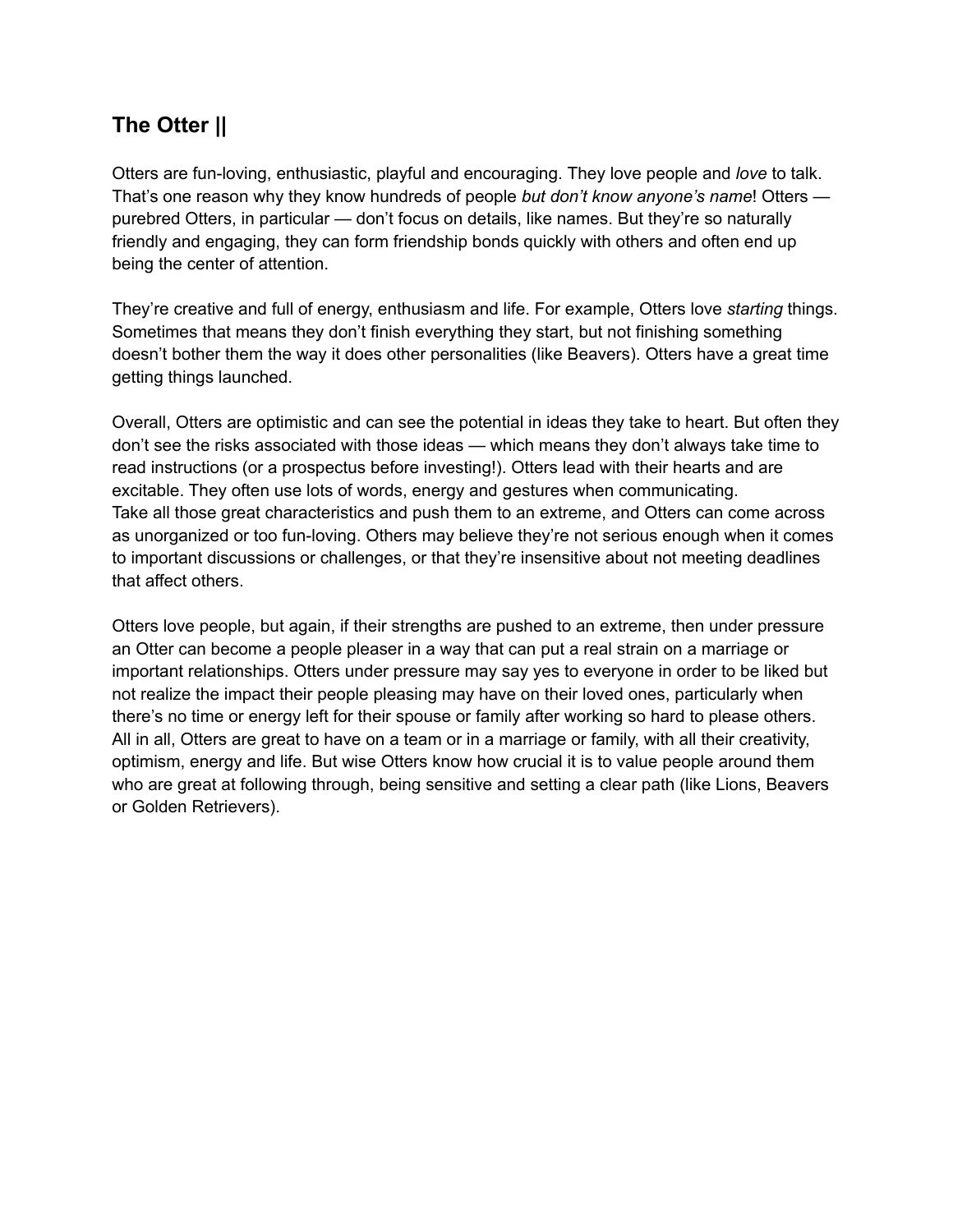#### **The Golden Retriever ||**

Golden Retrievers are considerate, good-natured and strong team players. They're naturally kindhearted and love helping, serving and looking for ways to come alongside others, particularly if they're around people who are hurting. For example, at work, the Lion often organizes the Christmas party (but doesn't actually go), while the Otter loves the idea of a party and tries to talk to everyone there. But the Golden Retriever will sit with *one* person at the party — either someone the Golden Retriever already knows or someone he or she wants to get to know even better or deeper. Golden Retrievers may also sit with someone who is hurting or struggling and seek to encourage and help that person.

Purebred Golden Retrievers in grade school will actually send themselves to timeout if they do something wrong (as opposed to Lion kids who send their *parents* to timeout). Retrievers, like each of the other core personalities, are tremendous people to be married to. But if their strengths are pushed to an extreme, they, too, face issues. For example, Retrievers often tend to avoid problems (or downplay issues) at all costs, saying things like "Let's talk about that tomorrow." or "Let's deal with that later."

Again, circling lots of words in the G box means you have a great many positive strengths! Golden Retrievers rock! For example, they're world-class at seeking peace and harmony with others and in wanting to see closeness and caring in a home, marriage or workplace. But there are times when problems need to be faced and dealt with *today* — not six months from now. This is why Golden Retrievers need others around them, like a spouse, who has the strength of a Lion or the creativity of an Otter or the detail orientation of a Beaver.